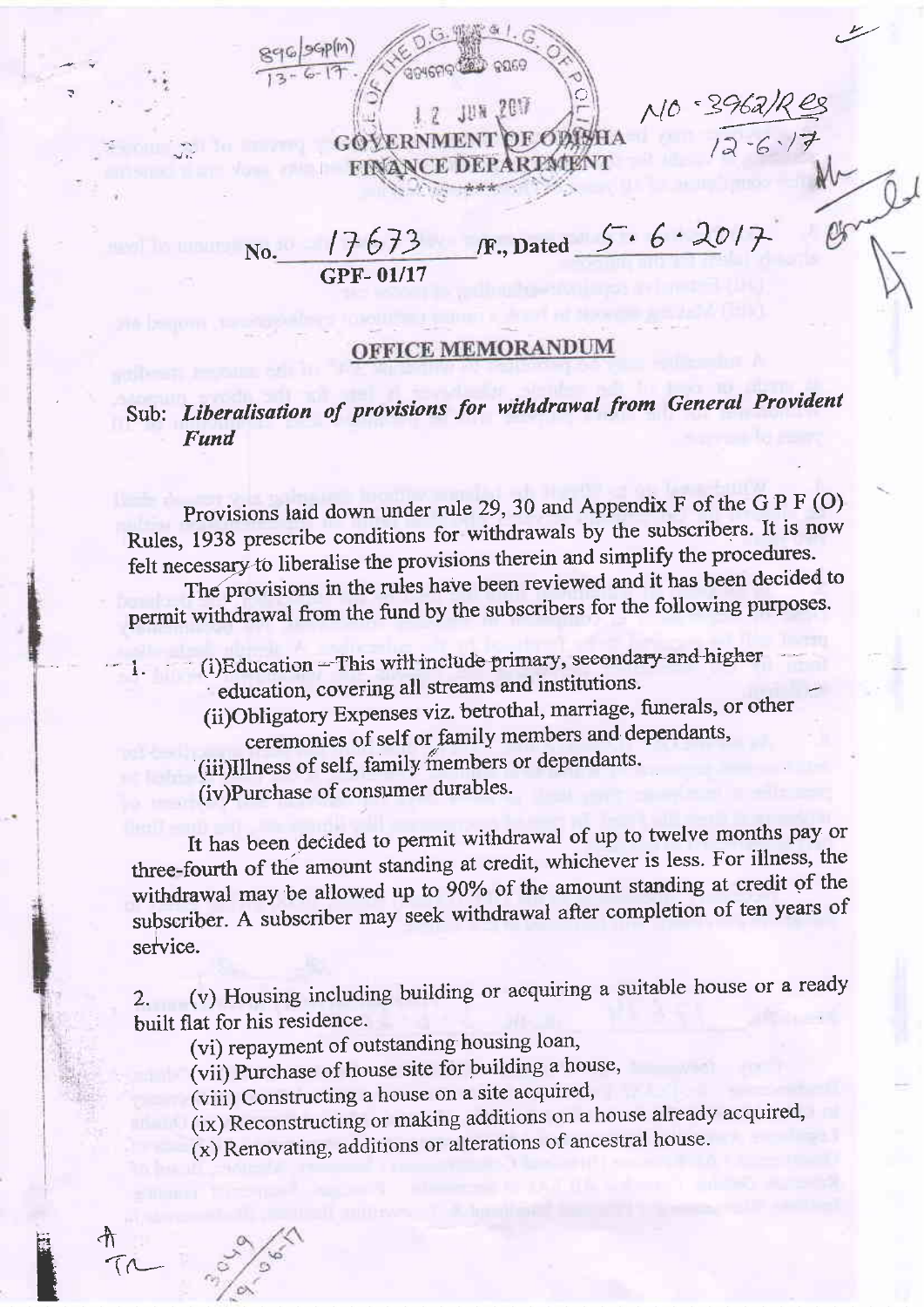A subscriber may be allowed to withdraw up to ninety percent of the amount standing at credit for the above purposes. A subscriber may seek such benefits after completion of 10 years of Government service.

3. (xi) Purchase of motor car/ motor cycle scooter etc. or repayment of loan already taken for the purpose.

(xii) Extensive repairs/overhauling of motor car.

f

(xiii) Making deposit to book a motor car/motor cycie/scooter, moped etc.

A subscriber may be permitted to withdraw  $3/4^{\text{th}}$  of the amount standing at credit or cost of the vehicle, whichever is less for the above purpose. Withdrawal for the above purpose will be permitted after completion of 10 years of service.

4. Withdrawal up to 90% of the balance without assigning any reason shall be allowed for Government servants who shall retire on superannuation within two years.

proof will be required to be furnished by the subscriber. A simple declaration form by the subscriber explaining the reasons for withdrawal would be 5. In all cases of withdrawal from the fund by the subscriber, the declared Head of Department is competent to sanction withdrawal. No documentary sufficient.

6. As per the GPF (Orissa) Rules, 1938 no time limit has been prescribed for sanction and payment of withdrawal amount. Therefore, it has been decided to prescribe a maximum time limit of thirty days for sanction and payment of withdrawal from the Fund. In case of emergencies like illness etc., the time limit maybe restricted to ten days.

Necessary amendment to the GPF (Orissa) Rules, 1938, giving effect to the above provisions will be issued in due course.

## Memo No.  $17674$  F., Dt.  $562017$ . Principal Secretary to Government Coversion Coversion Coversion Coversion Coversion Coversion Coversion Coversion Coversion Coversion Coversion Coversion Coversion Coversion Coversion Coversion Coversion Coversion Coversi

Copy forwarded to Principal Accountant General (A&E), Odisha, Bhubaneswar / Sr. D.A.G. Puri / Secretary to Govemor, Odisha / Principal Secretary to Chief Minister, Odisha / P.S. to Minister, Finance, Odisha / Secretary to Odisha Legislative Assembly, Bhubaneswar / All Departments of Government / All Heads of Departments / All Revenue Divisional Commissioners / Secretary, Member, Board of Revenue, Odisha, Cuttack / All FAs in Secretariat / Principal, Secretariat Training Institute, Bhubaneswar / Principal Shorthand & Typewriting Institute, Bhubaneswar /